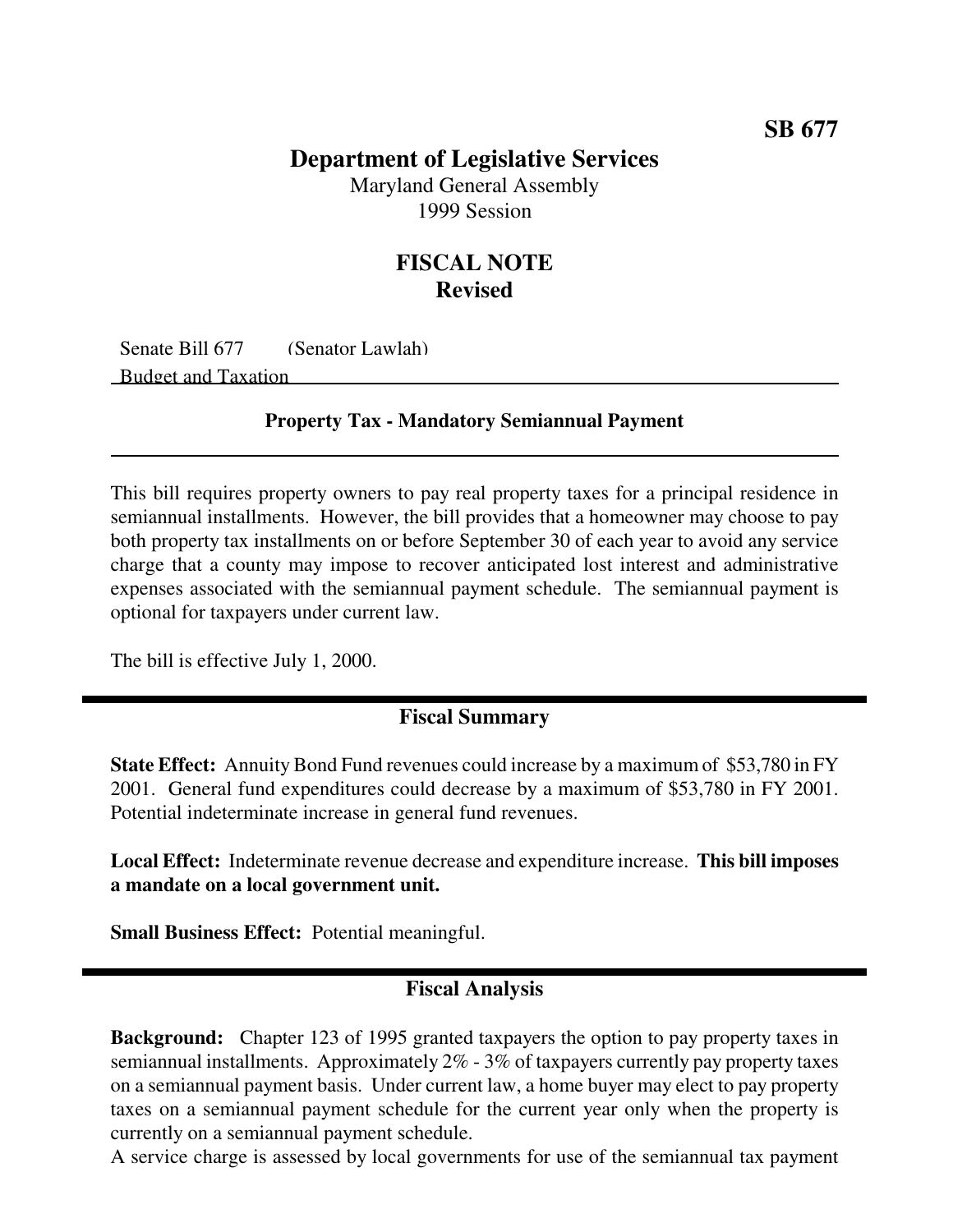system. The service charge assessed is calculated in an amount that is reasonably equivalent to the anticipated lost interest income associated with a semiannual payment schedule and that covers administrative expenses associated with semiannual payments. This administrative portion of the service charge may not exceed 10% of the lost interest. Since the calculation of a service charge is based on total State and local tax liability, a portion of the total service charges collected is State revenues.

**State Effect:** In fiscal 1998 there were approximately 1.3 million owner-occupied properties in the State with an aggregate assessable base of approximately \$72.4 billion. **Exhibit 1** shows the total property taxes paid to jurisdictions in that year.

### **Exhibit 1 Property Taxes to State and Local Jurisdictions Fiscal 1998**

| <b>State Property Taxes</b>     | \$151,987,500   |
|---------------------------------|-----------------|
| <b>County Property Taxes</b>    | \$1,830,979,200 |
| <b>Municipal Property Taxes</b> | \$116,155,000   |
| <b>Total Property Taxes</b>     | \$2,099,121,700 |

This bill would not directly affect the total amount of property taxes collected by State and local governments. In addition, the Department of Assessments and Taxation (DAT) would be unaffected since billing and collection of property taxes is mainly a local government function.

However, one-half of the State property taxes which are collected by the local governments and remitted to the State would be collected three months later than under current law. Therefore, the State could lose a maximum of \$1.2 million in interest income as a result of this bill in fiscal 2001. The extent of the lossin interest income depends upon the number of homeowners who decide to adopt the annual payment schedule.

Under the bill, counties may impose a service charge reasonably equivalent to the anticipated lost interest income associated with the three-month delay. The service charge is calculated by multiplying the amount of the second installment by a rate not exceeding 1.5%. The administrative portion of the service charge may not exceed 10% of the calculated lost interest income.

However, if a property owner chooses to pay property taxes on an annual basis, the property owner must give the escrow account servicer written notification of this choice; otherwise,

SB 677 / Page 2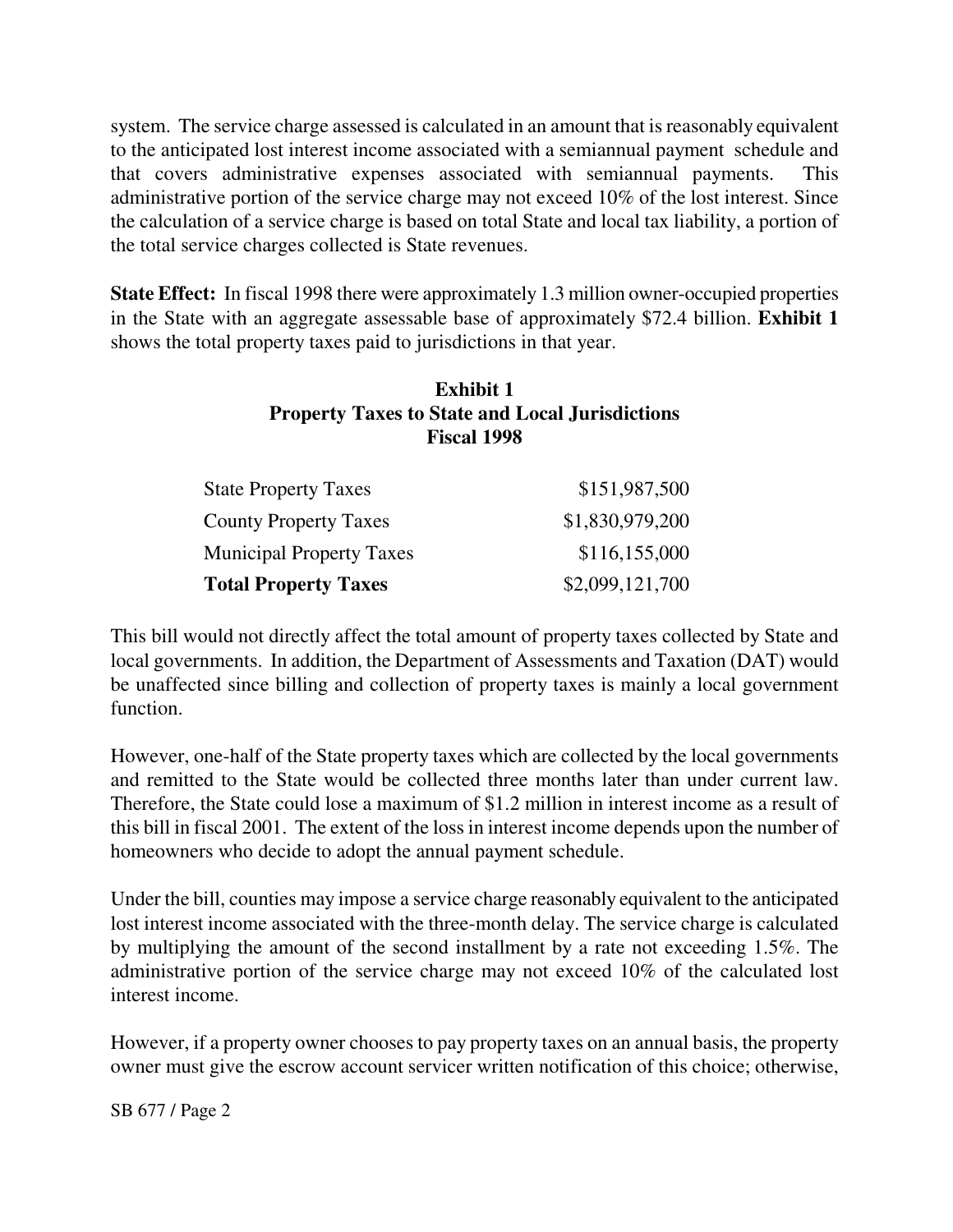the account servicers will pay on a semiannual basis. The property owner will not be subject to a service charge associated with the second payment installment if the property owner opts to be on an annual schedule, or both payments are made by September 30.

In addition, for the tax year beginning July 1, 1999, the bill allows a property buyer to elect to pay property taxes on a semiannual payment schedule effective in the current tax year if a property transfer occurs between July 1 and September 30, 1999.

**Exhibit 2** shows the service charges Maryland homeowners would pay if all homeowners choose to pay their second property tax installment after September 30 of the taxable year, assuming that the service charge equals approximately 1.65% of the second payment to recover the anticipated lost interest income and administrative costs as a result of this bill. Future year estimates reflect 2% growth in service charge collections.

### **Exhibit 2 Service Charges Maryland Homeowners Would Pay under a Semiannual Payment Schedule**

| State     | \$1,253,780  |
|-----------|--------------|
| County    | \$15,105,530 |
| Municipal | \$958,320    |
| Total     | \$17,317,630 |

Combining the loss in interest income and the gain in revenues due to the service charge, State Annuity Bond Fund revenues will increase by a maximum of \$53,780 in fiscal 2001. As a result, general fund expenditures could decrease by an equivalent amount.

The additional cost to the taxpayers would be offset to the extent that they are able to invest the money and earn interest during the October through December period.

Under current federal law, most homeowners with mortgages pay their property taxes by means of an escrow account. This escrow account legally consists of an amount equal to the taxes for the tax period plus an additional two months of taxes. For the annual payment schedule this is a total of 14 months of taxes. With the semiannual payment schedule, the escrow account can legally only contain an amount equal to six months of taxes plus an additional two months, for a total of eight months of taxes. Therefore, a homeowner who does not elect to pay on an annual basis would be eligible for a one-time escrow refund in fiscal 2001.

The amount of the one-time escrow refund depends on the homeowner's tax liability. Assuming the average homeowner has an annual property tax bill of \$1,200, the one-time